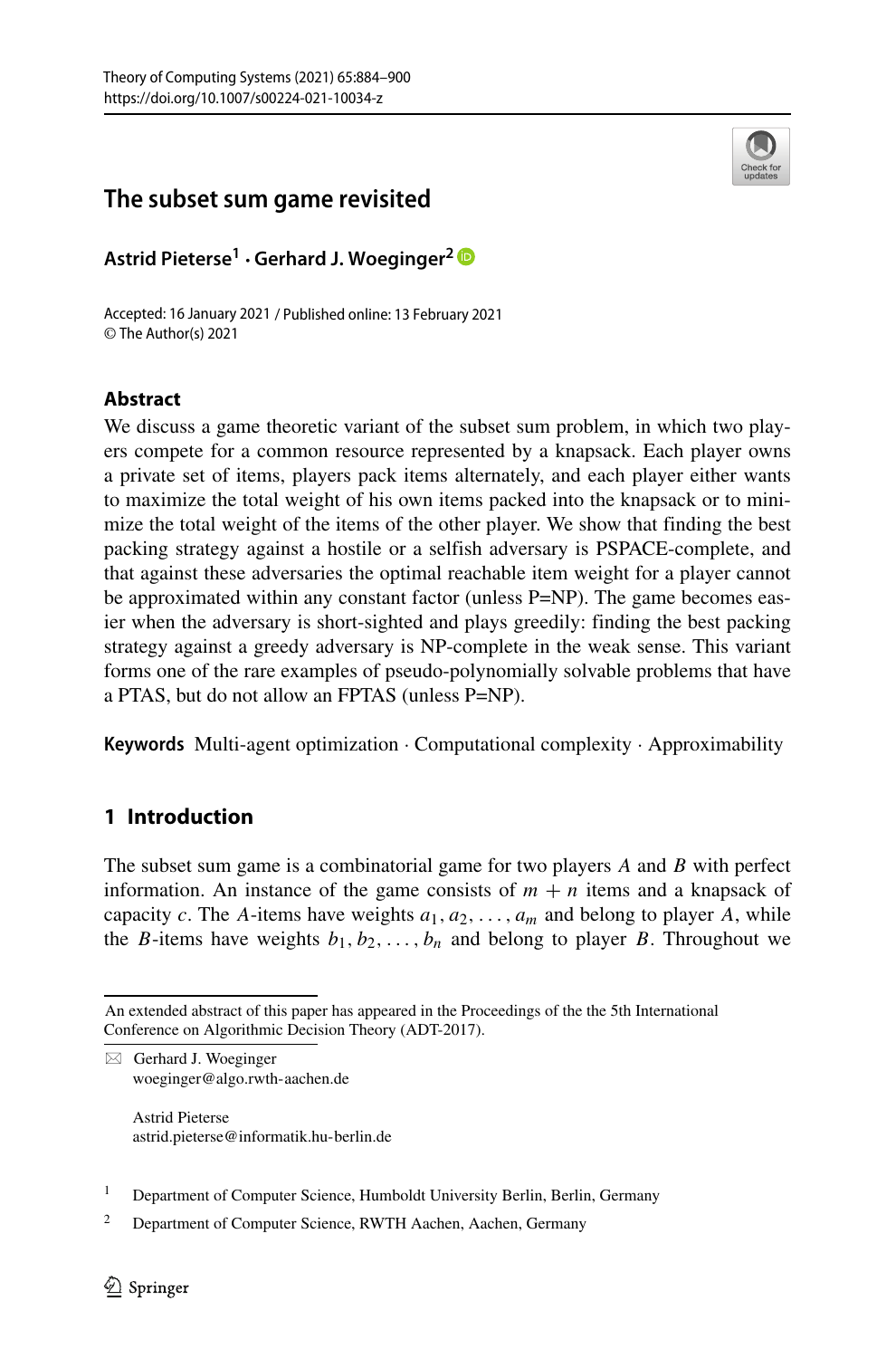assume that every item weight is bounded by the knapsack capacity *c*. The players move alternately, and the instance specifies whether player *A* or player *B* makes the first move. In every move, the active player picks one of his items (which has not been picked in any earlier move) and puts it into the knapsack. As usual, an item can only be added to the knapsack, if the overall weight of all packed items does not exceed the knapsack capacity *c*. A player may pass on a move, in case none of his items fits. The game ends as soon as none of the remaining unpacked items fits into the knapsack.

We will always look at this game through the eyes of player *A*, whose goal is simply to maximize the total weight of *A*-items in the knapsack. Player *B* will be considered our adversary and enemy, who might behave in one of the following ways.

- **Hostile:** The objective of adversary *B* is to hurt player *A* as much as possible, and to minimize the total weight of *A*-items in the knapsack.
- **Selfish:** The objective of adversary *B* is to get as much profit for himself as possible, and hence to maximize the total weight of *B*-items in the knapsack.
- **Greedy:** The (short-sighted) objective of adversary *B* is to pack in every single move a *B*-item of largest possible weight.

While the behavior of the greedy adversary is easy to understand (and easy to predict), the behavior of the two other adversaries needs a more precise mathematical definition that considers the game in extensive form. The hostile adversary and the selfish adversary are defined via the underlying game tree; this tree is an acyclic directed graph whose vertices correspond to the possible game configurations. A configuration is fully specified by the current contents of the knapsack. For every possible move in the game, the game tree contains a corresponding arc between the two corresponding configurations. The initial configuration (with empty knapsack) is denoted  $p_0$ . Final configurations (where none of the remaining unpacked items fits into the knapsack) have no out-going arcs.

Let us first specify the hostile adversary against some fixed (deterministic) strategy  $\sigma$  of player A. For evaluating a final configuration  $p$ , we look at the contents of the knapsack and use  $a(p)$  to denote the total weight of packed A-items. For evaluating a configuration *q* somewhere in the middle of the game, we enumerate all configurations  $q_1, \ldots, q_k$  that can be reached from  $q$  in a single move. If it is player *A*'s turn then his strategy  $\sigma$  will lead him to a well-defined configuration  $q_j$ , and we define  $a(q) = a(q_i)$ . If it is player *B*'s turn then  $a(q) = \min_i a(q_i)$ . When the game terminates, player *A* will end up with a total weight of  $a(p_0)$ .

Next let us specify the selfish adversary against a fixed (deterministic) strategy *σ* of player *A*. For evaluating a final configuration  $p$ , we denote by  $a(p)$  the total weight of packed *A*-items and by *b(p)* the total weight of packed *B*-items. For evaluating a configuration *q* in the middle of the game, let  $q_1, \ldots, q_k$  denote the configurations that can be reached from  $q$  in a single move.

- If it is player *A*'s turn, then strategy  $\sigma$  leads him from configuration *q* to a welldefined configuration  $q_j$ . We set  $a(q) = a(q_j)$  and  $b(q) = b(q_j)$ .
- If it is player *B*'s turn, then  $b(q) = \max_i b(q_i)$ . To make the game determinate, we furthermore set  $a(q) = \max_k a(q_k)$  with  $k \in \arg \max_i b(q_i)$ .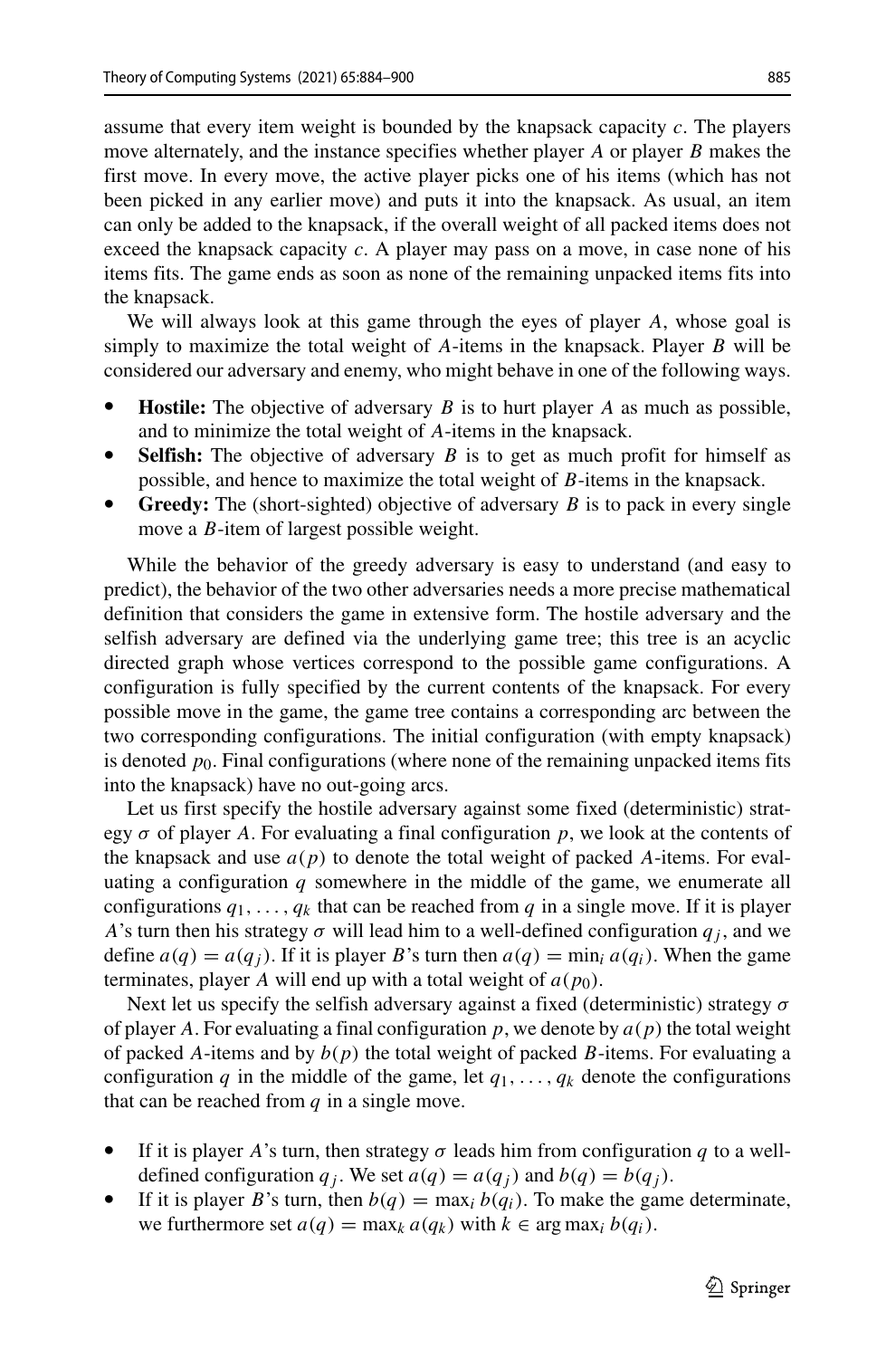This means that whenever the adversary may choose between several moves that yield the same profit for himself, he will always pick the move that is best for player *A*. We stress that all our results can be carried over to the variant where the selfish adversary picks the move that is worst for player *A*. When the game terminates, player *A* will reach a weight of  $a(p_0)$  and player *B* will reach a weight of  $b(p_0)$ .

In this paper, we will study certain algorithmic questions centered around such subset sum games. The central algorithmic decision problem is defined as follows:

Instance: A knapsack of capacity *c*; positive integer weights  $a_1, a_2, \ldots, a_m$  and  $b_1, b_2, \ldots, b_n$ ; a starting player (*A* or *B*); a positive integer bound  $\alpha$ ; an adversary type (hostile, selfish, greedy).

Question: Does player *A* have a deterministic strategy that allows him to pack *A*-items of total weight at least  $\alpha$  into the knapsack, if he plays the game against a player *B* of the given adversary type?

The resulting three variants of the subset sum game will be denoted SSG-hostile, SSG-selfish, and SSG-greedy. The respective optimization versions of the game ask to find the largest possible weight *α*∗ that player *A* can pack, and the respective approximation versions ask to find an approximation of this largest possible weight *α*∗.

**Known and related results** Motivated by certain applications in the area of operations research, Darmann, Nicosia, Pferschy & Schauer [\[5\]](#page-16-0) introduced the subset sum game variant against the selfish adversary. They analyze a number of intuitive strategies for the game, that are either pure greedy approaches or greedy-based strategies that use some kind of bounded look-ahead. Among other results, they show that a certain greedy strategy reaches a worst case ratio of 2 when it is applied against a selfish adversary. We stress that this result assumes an oracle-access to the selfish adversary; it works move by move through the entire game, and guarantees that at the very end the weight of the packed item set is at least 50% of the weight reached by an optimal strategy. As the selfish adversary has high computational complexity, this approach does not yield a polynomial time algorithm in the classical sense, but just a policy that can be applied while playing the game. In strong contrast to this, in the current paper we will analyze these packing games by purely looking at the given instance, and we do not assume cheap oracle-access to the computationally expensive behavior of the adversary.

The combinatorics of the subset sum game is far from trivial and sometimes shows a quite counter-intuitive behavior. For instance, our intuition tells us that it should always be better to pack large items before small items. However, in [\[5\]](#page-16-0) it is demonstrated that for certain instances of SSG-selfish it might be optimal for player *A* to first pack some smaller items and only later on pack large items. Another example for this phenomenon can be found in our Example 2.2 presented in Section [2.](#page-3-0)

Caprara, Carvalho, Lodi & Woeginger [\[2,](#page-16-1) [3\]](#page-16-2) study three packing games that are centered around bilevel variants of the knapsack problem. These games consist of only two rounds; the first player (called leader) packs some items in the first round, and then the second player (called follower) reacts by packing some items in the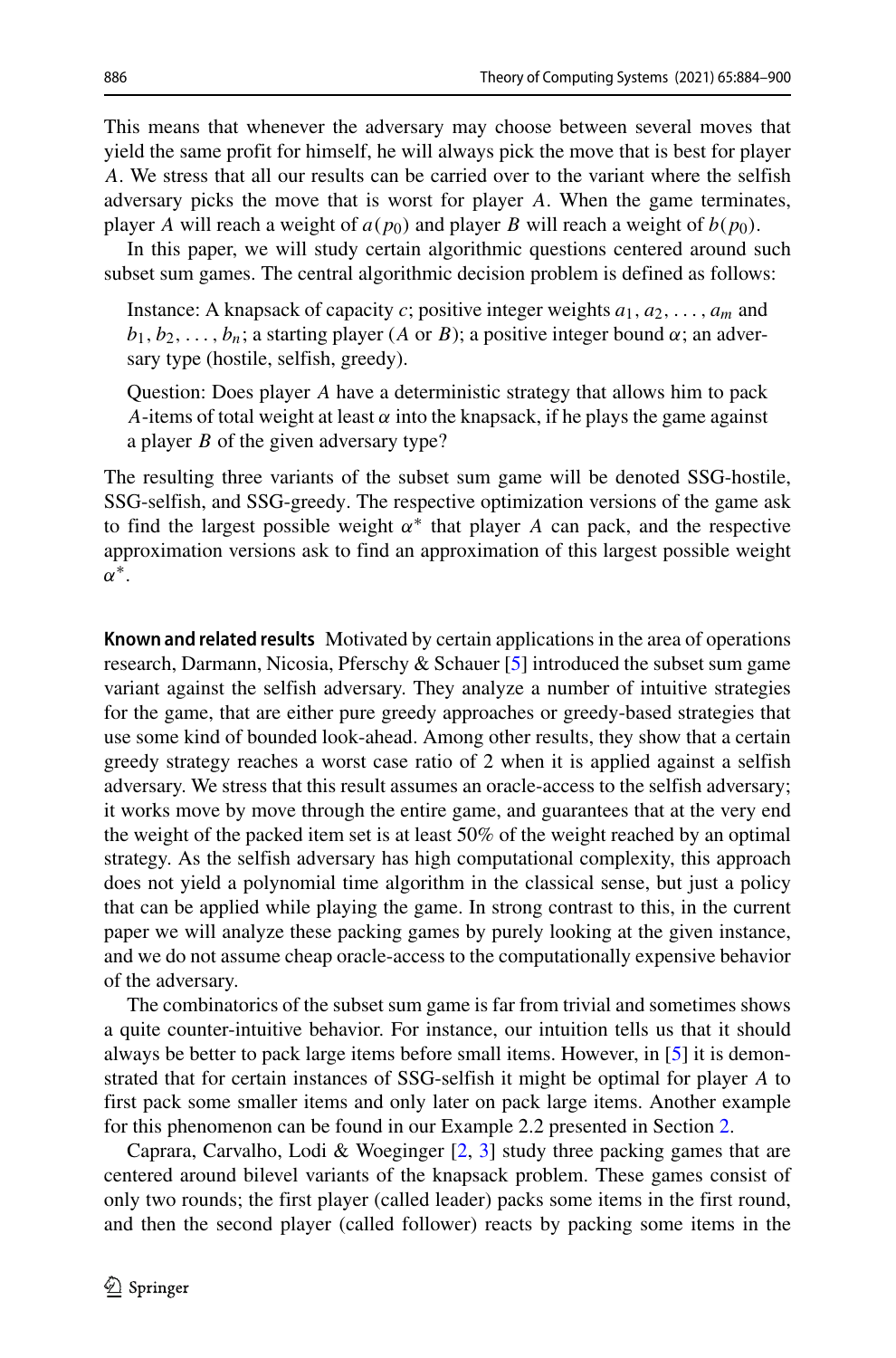second round. The objective value of the leader depends on the profits of all items in the final packing. All bilevel packing games considered in [\[2,](#page-16-1) [3\]](#page-16-2) are  $\Sigma_2^p$ -complete, most of them are inapproximable, and only one of them has a PTAS. Further knapsack variants with game-theoretic flavor have been studied by Brotcorne, Hanafi & Mansi [\[1\]](#page-16-3), Carvalho, Lodi & Marcotte [\[4\]](#page-16-4), Dempe & Richter [\[6\]](#page-16-5), Fischer & Woeginger [\[7\]](#page-16-6), Nicosia, Pacifici & Pferschy [\[9\]](#page-16-7), Pferschy, Nicosia & Pacifici [\[10\]](#page-16-8), and Qiu & Kern [\[11\]](#page-16-9).

**Our results** We provide a complete picture of the computational complexity and the approximability landscape of the subset sum game against the three adversaries types.

- The games against the hostile and selfish adversaries are both PSPACEcomplete. Unless  $P = NP$ , these games do not allow any polynomial time approximation algorithm with constant worst case guarantee.
- The game against the greedy adversary is weakly NP-hard and pseudopolynomially solvable. This game yields one of the rare pseudo-polynomially solvable problems that have a PTAS, but do not allow an FPTAS.

The rest of the paper is organized as follows. Section [2](#page-3-0) states several technical observations. Section [3](#page-5-0) proves the inapproximability results for SSG-hostile and SSG-selfish (no constant factor approximation) and SSG-greedy (no FPTAS). Section [4](#page-7-0) pinpoints the computational complexity of SSG-greedy, and Section [5](#page-9-0) derives a PTAS for SSG-greedy. Finally Section [6](#page-11-0) derives the PSPACE-completeness of SSG-hostile and SSG-selfish.

## <span id="page-3-0"></span>**2 Technical Preliminaries**

When we introduced the subset sum game in the first paragraph of this paper, we stated that every instance of the game explicitly specifies whether player *A* or player *B* makes the first move. The following observation shows that from the computational complexity point of view, there is no difference whether player *A* or player *B* starts the game. In other words, this observation allows us to shift the first move from player *A* to player *B* and vice versa.

**Observation 2.1** *For the games SSG-hostile, SSG-selfish, SSG-greedy, the computational complexity of the variant where player A has the first move coincides with the computational complexity of the variant where the adversary B has the first move.*

*Proof* Take an arbitrary instance of the game where one of the two players is designated to make the first move. Increase the knapsack capacity to  $c' := 2c + 1$ , create one additional A-item of weight  $c + 1$  and one additional B-item of weight  $c + 1$  to the item lists, and allow the other (non-designated) player to make the first move. It is easily seen that in the new game, the only good move for the other player (no matter whether he is hostile, selfish, or greedy) consists in packing the new item of weight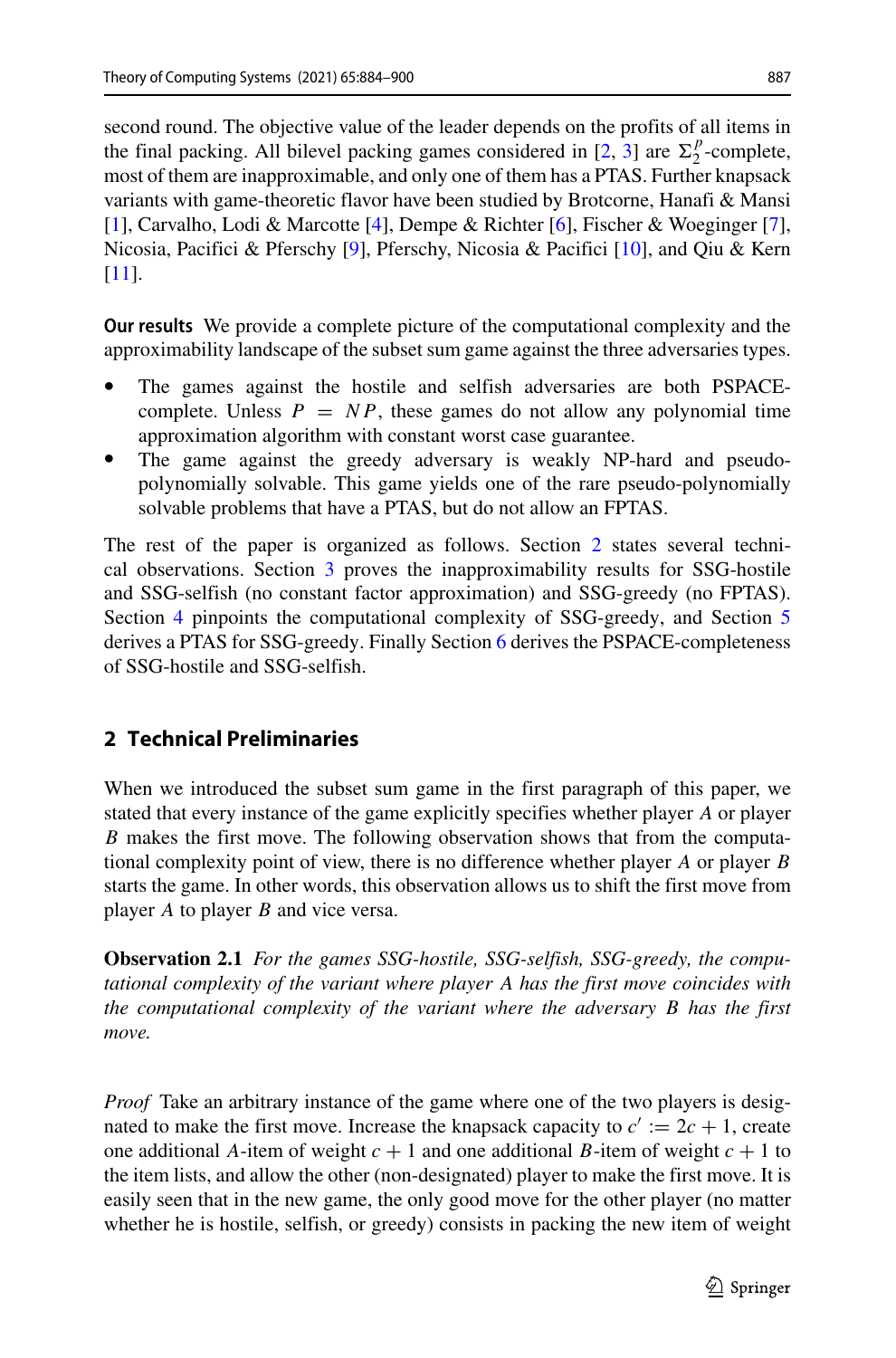$c + 1$ . Afterwards, the remaining knapsack capacity drops down to *c* and we are back at the original instance of the game with the same designated player to move. at the original instance of the game with the same designated player to move.

The definitions of the two games SSG-hostile and SSG-selfish look very similar to each other, and it might not be clear at first sight that these two definitions actually yield two *different* games. The following instance illustrates that these two games indeed are different.

*Example 2.2* Consider the subset sum game with *B*-items 4,4,4,7,7, with *A*-items 6,6,11, and with a knapsack of capacity  $c = 24$ . The first move belongs to the adversary *B*.

Figure [1](#page-4-0) lists the full game tree for the game in Example 2.2. Every directed arc describes a possible move. The label of the arc states the active player (*A* or *B*), followed by the weight of the packed item; a dash indicates that the player passes (as none of his remaining items can be packed). The number pairs in the rectangular boxes indicate the values of the current configuration for the two players. The first number gives the highest reachable packed weight for player *A*. The second number gives the packed weight for player *B*; it turns out (and the reader may want to verify this) that with the sole exception of the root configuration, the hostile adversary and the selfish adversary assign equal values to every configuration.

In the root configuration, the adversary  $B$  has to choose between packing an item of weight 4 (which eventually leads to profits of 12 for both players) and packing

<span id="page-4-0"></span>

**Fig. 1** The game tree for the instance in Example 2.2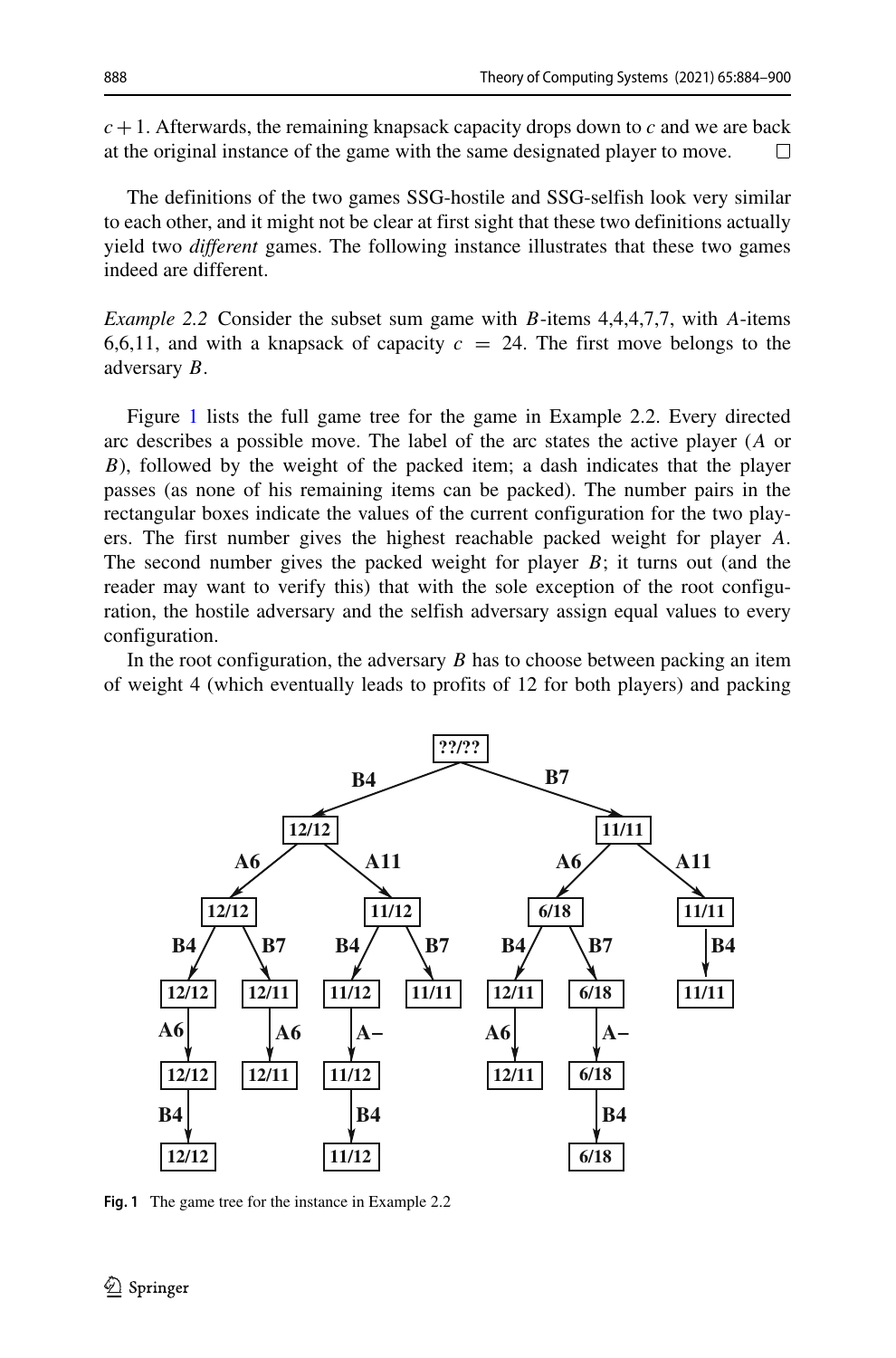an item of weight 7 (which eventually leads to profits of 11 for both players). Hence player *A* will make profit 11 against the hostile adversary and profit 12 against the selfish adversary.

## <span id="page-5-0"></span>**3 Inapproximability results**

In this section, we derive two inapproximability results for the subset sum game. Both results are derived by means of reductions from the NP-complete PARTICION problem; see Garey & Johnson [\[8\]](#page-16-10).

Problem: PARTICION Instance: An integer  $U \geq 3$ ; positive integers  $u_1, \ldots, u_t$  with  $\sum_{i=1}^t u_i = 2U$ . Question: Does there exist a subset  $J \subseteq \{1, ..., t\}$  such that  $\sum_{i \in J} u_i = U$ ?

#### **3.1 The hostile and the selfish adversary**

Our first reduction from PARTICION will simultaneously settle the inapproximability for the hostile and for the selfish adversary. Suppose for the sake of contradiction that the optimal value  $\alpha^*$  in SSG-hostile or in SSG-selfish can be approximated in polynomial time within a factor of *r* for some fixed real number *r* with  $0 < r < 1$ . Fix an integer *R* with  $R > 1/r$ . We take an arbitrary instance of PARTICION, and construct the following instance of SSG-hostile and SSG-selfish from it.

- For  $i = 1, \ldots, tR$  there is an *A*-item of weight 1.
- For  $i = 1, ..., t$ , there is a *B*-item of weight *tR u<sub>i</sub>*.<br>• The capacity of the knapsack is  $c = tRII + t$
- The capacity of the knapsack is  $c = tRU + t$ .
- Player *A* has the first move.

**Lemma 3.1** *If the* PARTICION *instance has answer YES, then player A packs a total weight of at most t against a hostile or selfish adversary.*

*Proof* Let  $J \subseteq \{1, ..., t\}$  with  $\sum_{i \in J} u_i = U$ . During the first *t* moves, player *A* packs an *A*-weight of exactly *t*, while the adversary *B* packs the items of weight *tR u<sub>i</sub>* with *i* ∈ *J* into the knapsack. As the *B*-weight in the knapsack is *tR U*, the knapsack is full and the game terminates. knapsack is full and the game terminates.

**Lemma 3.2** *If the* PARTICION *instance has answer NO, then player A can pack a total weight of tR.*

*Proof* The *B*-weight in the knapsack is always a multiple of *tR*. The largest such multiple is *tRU*, which cannot be reached as the PARTICION instance has answer NO. Hence the *B*-weight is at most  $tR (U - 1)$ , and the remaining capacity left for player *A*'s items is at least  $c - tR (U - 1) \geq tR$ . player *A*'s items is at least  $c - tR (U - 1) \geq tR$ .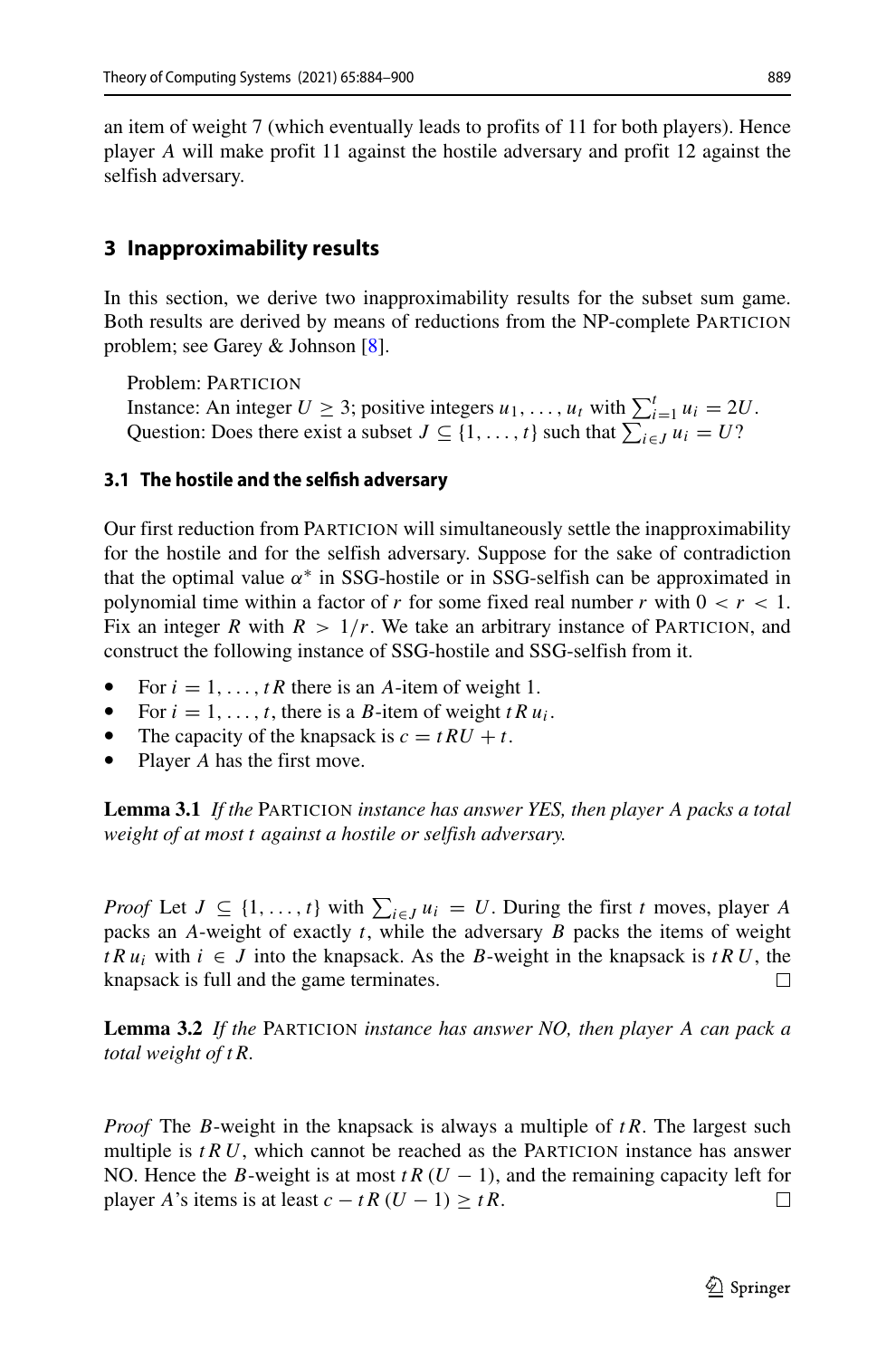According to Lemmas 3.1 and 3.2, an approximation algorithm with worst case guarantee  $r > 1/R$  can distinguish in polynomial time between YES-instances and NO-instances of the PARTICION problem.

**Theorem 3.3** *Unless*  $P = NP$ *, the problems SSG-hostile and SSG-selfish do not allow any polynomial time approximation algorithm whose worst case guarantee is a fixed real number (that is independent of the instance size).*

#### <span id="page-6-0"></span>**3.2 The greedy adversary**

Now let us turn to our second reduction, to prove that the game against the greedy adversary has no FPTAS assuming  $P \neq NP$ . We take an arbitrary instance of PARTICION, and construct the following instance of SSG-greedy from it.

- For  $i = 1, \ldots, t$ , there is one corresponding dummy *A*-item of weight 4*U* and one corresponding standard A-item of weight  $4U + u_i$ . Furthermore, there is one special *A*-item of weight  $3U - 1$ .
- For  $i = 1, ..., t$  there is a *B*-item of weight 3*U*.<br>• The capacity of the knapsack is  $c = (7t + 1)U$
- The capacity of the knapsack is  $c = (7t + 1)U 1$ .
- Player *A* has the first move.

**Lemma 3.4** *If the* PARTICION *instance has answer YES, then player A can pack a total weight of*  $(4t + 4)U - 1$ .

*Proof* Let  $J \subseteq \{1, ..., t\}$  with  $\sum_{i \in J} u_i = U$ . Then in his first *t* moves, player *A* packs the |*J*| standard items of weight  $4U + u_i$  with  $i \in J$  together with  $t - |J|$ dummy items of weight 4*U*. Consider the time point just after the *t*-th move of *A* (and just before the *t*-th move of *B*): then the total *A*-weight in the knapsack equals  $(4t + 1)U$ , the total *B*-weight in the knapsack is  $(3t - 3)U$  as all *B*-items have identical weight, and the remaining knapsack capacity is  $3U - 1$ . Player *B* must pass, as none of his items fits. Player *A* packs his special item  $3U - 1$  in his  $(t + 1)$ -th move and thereby reaches a total packed *A*-weight of  $(4t + 4)U - 1$ . move and thereby reaches a total packed *A*-weight of  $(4t + 4)U - 1$ .

**Lemma 3.5** *If the* PARTICION *instance has answer NO, then player A can never pack a total weight above*  $(4t + 2)U$ *.* 

*Proof* Consider the time point just after the *t*-th move of player *A* (and before the *t*-th move of player *B*), and let *W* denote the total *A*-weight in the knapsack at that moment. We distinguish three cases.

First assume  $W \leq (4t + 1)U - 1$ . Then *B* will pack his *t*-th item in his *t*-th move and bring the packed *B*-weight up to 3*tU*. Then *A* will never bring the packed *A*-weight above  $c - 3tU = (4t + 1)U - 1$  in this case.

In the second case assume  $W \ge (4t + 1)U + 1$ . Note that  $W \le (4t + 2)U$ , which is the weight of the *t* heaviest standard *A*-items. Player *B* cannot pack his *t*-th item and the packed *B*-weight stays at  $(3t - 3)U$ . The remaining knapsack capacity is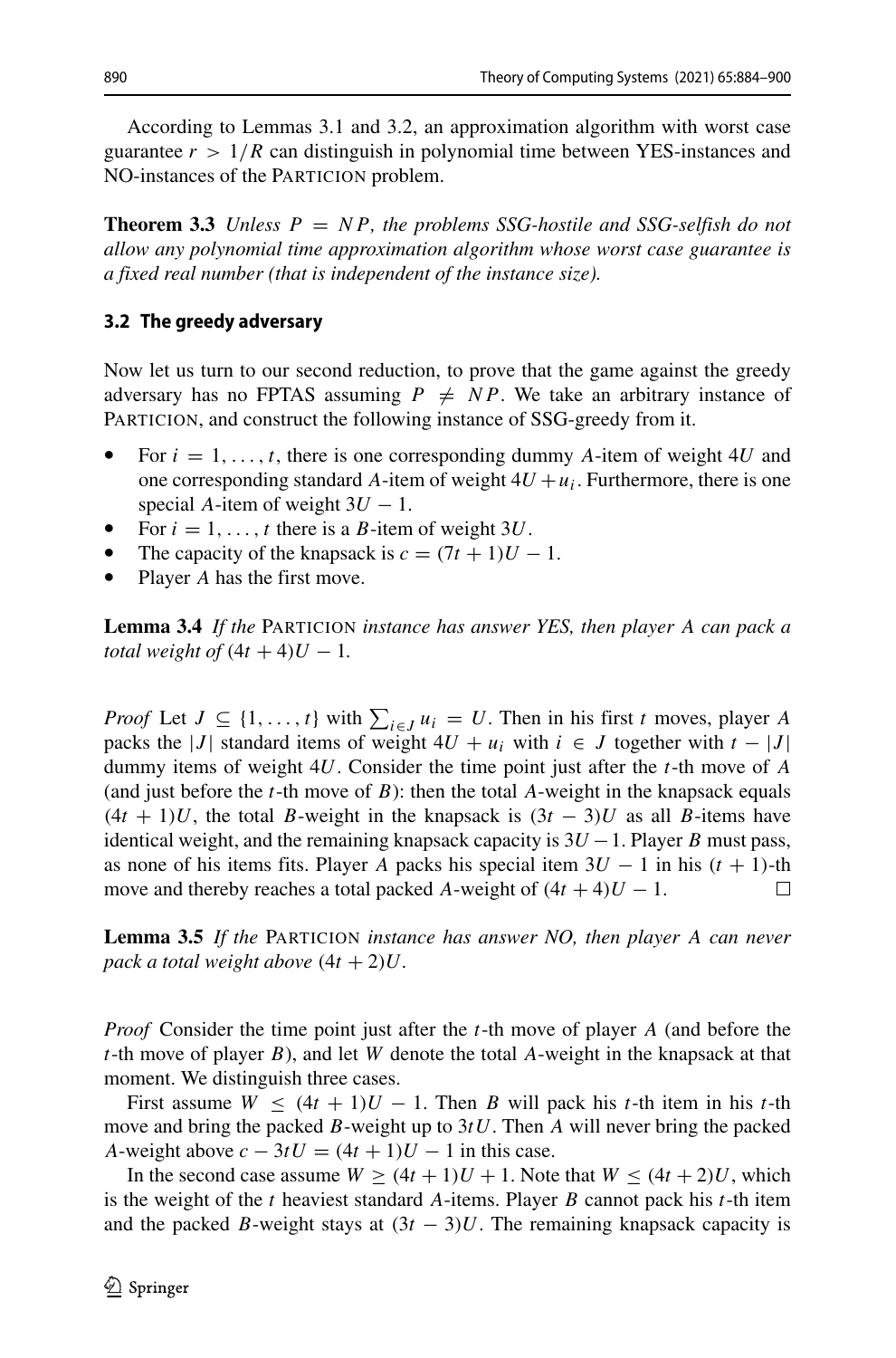$c - (3t - 3)U - W \leq 3U - 2$ . As no further *A*-item fits, the packed *A*-weight cannot exceed  $(4t + 2)U$  in this case.

In the third case assume  $W = (4t + 1)U$ . The special *A*-item 3*U* − 1 cannot contribute to *W*, as the total weight of the  $t - 1$  heaviest standard items is at most  $(4t − 2)U$ . Let  $J ⊆ \{1, ..., t\}$  denote the set of all *i* for which the standard *A*item  $4U + u_i$  is in the knapsack. It is easy to see that this implies  $\sum_{i \in J} u_i = U$ . Hence the PARTICION instance has answer YES, so that the third case leads to a contradiction.  $\Box$ 

Now suppose for the sake of contradiction that SSG-greedy allows an FPTAS. For any instance of SSG-greedy and for any  $\varepsilon > 0$ , the FPTAS takes a running time that is polynomially bounded in the instance size and in  $1/\varepsilon$ , and then outputs an approximation value  $\alpha$  that is at least  $1 - \varepsilon$  times the optimal value  $\alpha^*$ . We execute this FPTAS with precision  $\varepsilon = 1/(4t + 4)$  on the instance constructed above. The resulting running time is polynomially bounded in the instance size. If the PARTICION instance has answer YES, then by Lemma 3.4 we have

$$
\alpha \ge (1 - \varepsilon) \alpha^* \ge \frac{4t + 3}{4t + 4} ((4t + 4)U - 1) > (4t + 3)U - 1.
$$

If the PARTICION instance has answer NO, then by Lemma 3.5 we have  $\alpha \le \alpha^* \le$  $(4t + 2)U$ . Hence, by analyzing the value  $\alpha$  generated by the FPTAS, we would be able to separate in polynomial time the YES-instances from the NO-instances of the PARTICION problem.

**Theorem 3.6** *Unless*  $P = NP$ , *problem SSG-greedy does not possess an FPTAS.* 

#### <span id="page-7-0"></span>**4 Complexity of the game against the greedy adversary**

As problem PARTICION is weakly NP-hard, the reduction in Section [3.2](#page-6-0) implies that also problem SSG-greedy is weakly NP-hard. Our main goal in this section is to show that SSG-greedy is pseudo-polynomially solvable. Note that for SSG-greedy, a strategy of player *A* is fully specified by the ordered list of packed *A*-items. The following lemma will be useful.

**Lemma 4.1** *(Darmann & al* [\[5\]](#page-16-0)*) Against the greedy adversary, there exists an optimal strategy for player A that packs the items in non-increasing order of weight.*

*Proof* Consider an optimal strategy of player *A* that (without loss of generality) packs the items in order  $a_1, a_2, \ldots, a_s$ . If the item weights in this list are not non-increasing, consider the smallest index *k* with  $a_k < a_{k+1}$ . If we swap items *k* and  $k+1$  in the list, the reactions of the greedy adversary will not change. We may repeat this swapping step until the weights are non-increasing.  $\Box$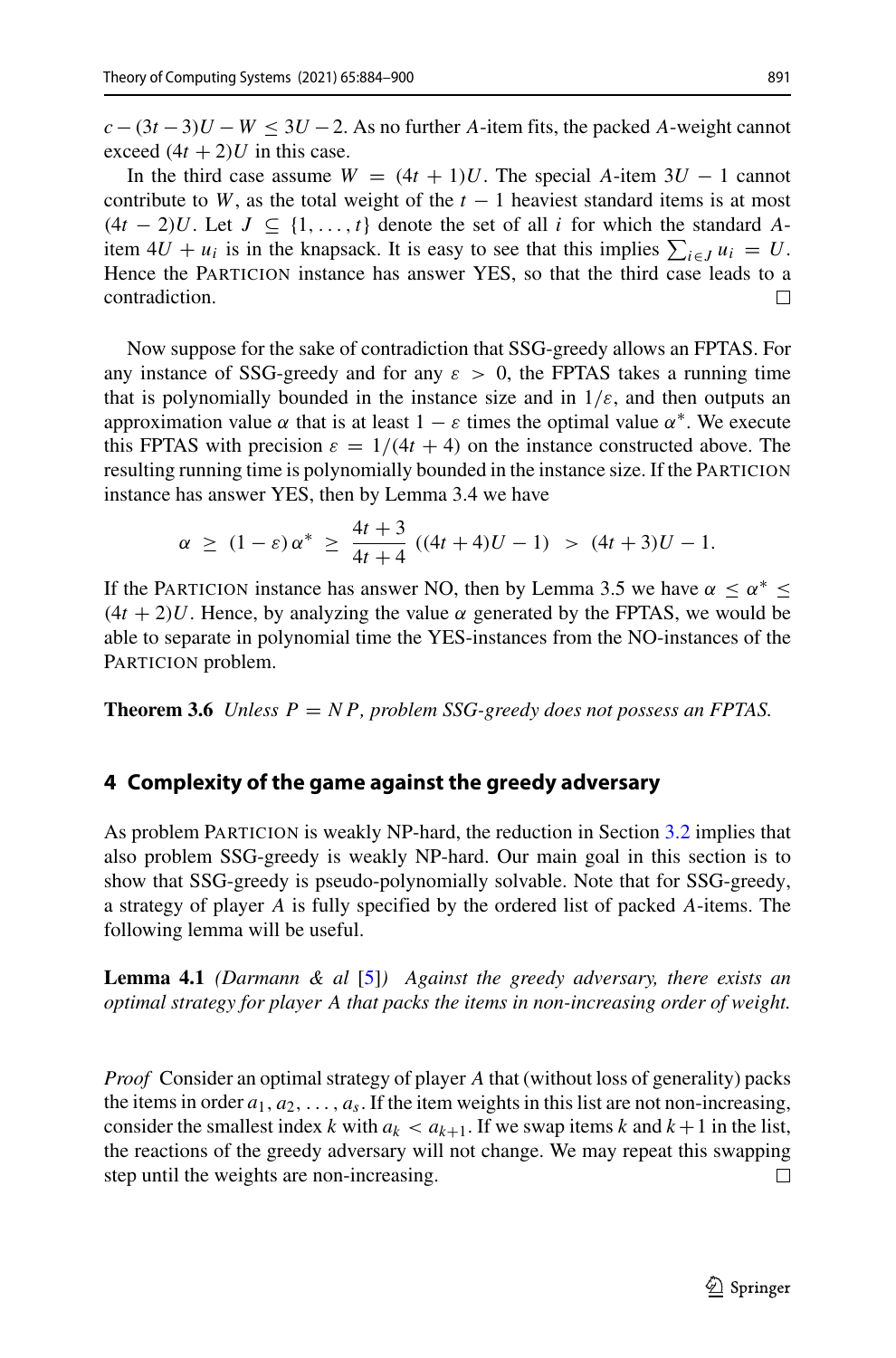Let us assume that the *A*-items are ordered as  $a_1 \ge a_2 \ge \cdots \ge a_m$  and that the *B*-items are ordered as  $b_1 \geq b_2 \geq \cdots \geq b_n$ . By Lemma 4.1 there exists an optimal strategy for player *A* that packs items in order of non-increasing weight. For  $i = 0, ..., m + 1$ , for  $j = 0, ..., n + 1$ , and for  $W_A = 0, ..., c$  and  $W_B = 0, \ldots, c$ , we introduce a corresponding state [*i, j, W<sub>A</sub>, W<sub>B</sub>*] that encodes the following configuration that might potentially arise in some run of the game:

In configuration  $[i, j, W_A, W_B]$  player *A* is to move next. In his last move, player *A* has packed the *i*'th *A*-item (where  $i = 0$  means that no *A*-item has been packed yet, and where  $i = m + 1$  means that no further *A*-item fits). Similarly, the greedy adversary *B* has packed the *j* 'th *B*-item in his last move. The total weight of the packed *A*-items equals *WA* and the total weight of the packed *B*-items equals  $W_B$ .

For two configurations  $S' = [i', j', W'_A, W'_B]$  and  $S = [i, j, W_A, W_B]$ , it is easy to check whether *S* can be reached from *S'* by means of a move of player *A* and a following counter-move by player *B*. In this case we must have  $i > i', j > j'$ ,  $W_A = W'_A + a_i$  and  $W_B = W'_B + b_j$ . Furthermore  $W_A + W_B \le c$ , and  $b_j$  must be the largest available *B*-item of size  $\leq c - (W'_A + W'_B + a_i)$ .

This suggests the following approach. We generate all possible states  $[i, j, W_A, W_B]$  where the variables  $i, j, W_A, W_B$  may take all possible values from their ranges as listed above. Altogether this yields  $O(mnc^2)$  states. Then we compute for every pair *S* and *S'* of states, whether *S* can be reached from *S'*. Next, we determine (by a standard depth-first-search traversal) all states that are reachable from the starting configuration of the game. The maximum value  $W_A$  among all reachable states yields the largest possible weight  $\alpha^*$  that player *A* can pack. We summarize the findings of this section.

**Theorem 4.2** *Problem SSG-greedy is weakly NP-complete and solvable in pseudopolynomial time*  $O(m^2n^2c^4)$ *.* 

The literature contains routine approaches that automatically translate certain types of pseudo-polynomial algorithms into an FPTAS. These pseudo-polynomial algorithms are usually based on dynamic programs, and the FPTAS rounds and simplifies the state space of the DP so that the running time becomes polynomial, whereas the error introduced by the rounding can be kept small; see for instance Woeginger [\[14\]](#page-16-11). Unfortunately, the above pseudo-polynomial algorithm for SSG-greedy does not fall into that category and does not allow such an automatic translation. The main obstacle is the strict capacity constraint on the values  $W_A$  and on  $W_B$ , which would only allow us to round one of these two values (if we want to be able to control the introduced error), so that the running time does not become truly polynomial. Note furthermore that Theorem 3.6 explicitly excludes the existence of an FPTAS (unless  $P = NP$ ). The following section derives the strongest approximation result possible under these circumstances.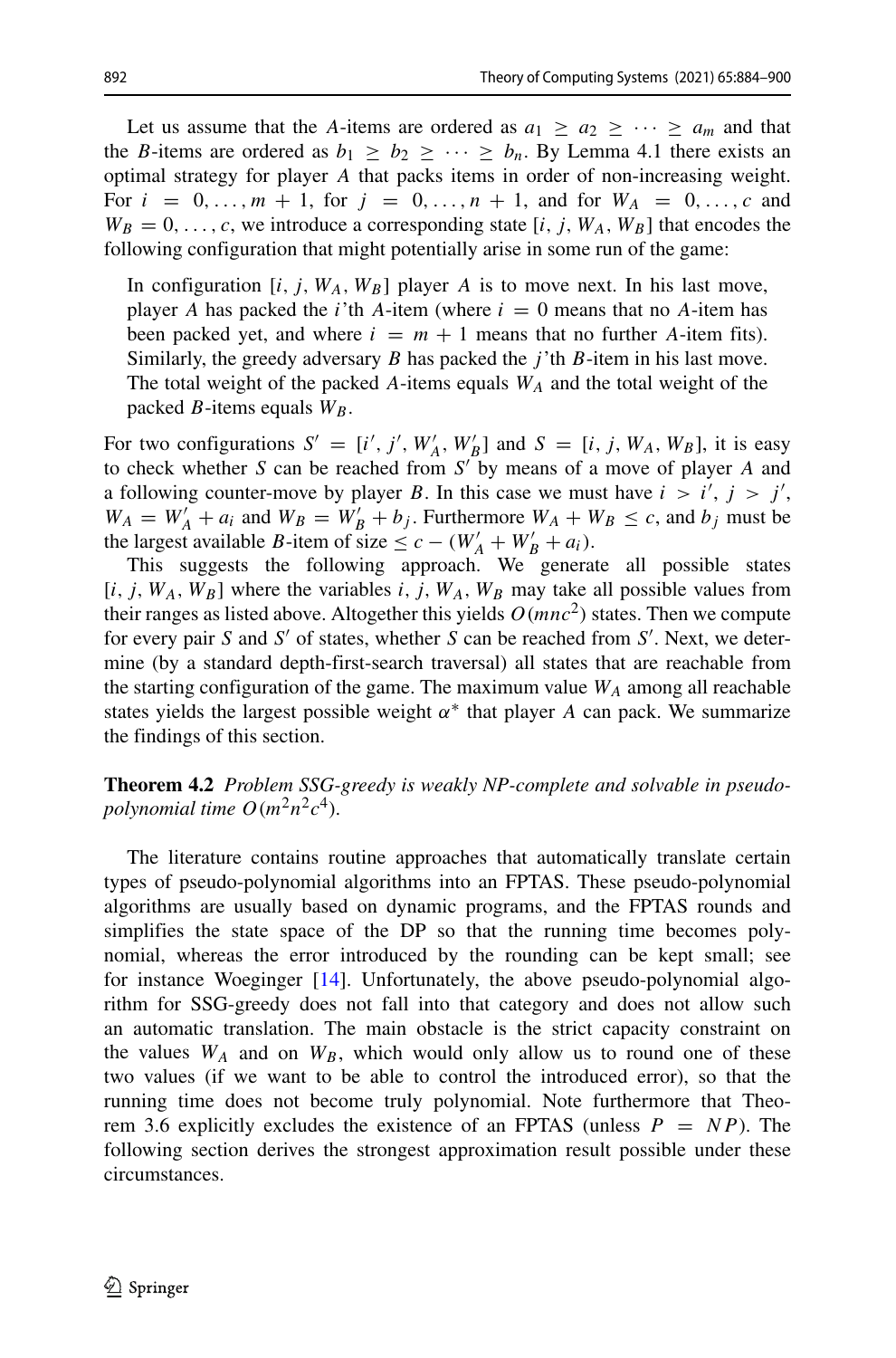#### <span id="page-9-0"></span>**5 The Approximation Scheme**

In this section, we derive a polynomial time approximation scheme (PTAS) for problem SSG-greedy. Our PTAS is based on the standard approaches from the literature for approximating knapsack and subset sum problems; see for instance Shmoys & Williamson [\[13\]](#page-16-12). Against the greedy adversary, the large *A*-items are handled by the usual enumeration approach, whereas the smaller *A*-items are packed with a greedy strategy. Throughout this section we will assume without loss of generality that player *A* has the first move. The following technical lemma will be crucial for the error analysis of the PTAS.

**Lemma 5.1** *Consider an instance of SSG-greedy, and let a*max *denote the weight of the largest A-item. Let α*∗ *denote the total weight player A packs under an optimal strategy, and let α<sup>G</sup> denote the total weight player A packs when he applies the greedy strategy. Then*

$$
\alpha^* - a_{\max} < \alpha^G.
$$

*Proof* Consider the first moment in time, where the greedy strategy for player *A* cannot pack the largest available *A*-item (whose weight we denote by  $a_{q+1}^G$ ). Let  $a_1^G \ge a_2^G \ge \cdots \ge a_q^G$  denote the weights of the packed *A*-items at that moment, and let  $b_1^G \ge b_2^G \ge \cdots \ge b_q^G$  denote the weights of the packed *B*-items at that moment. Note that  $a_{\text{max}} \leq c$  implies  $q \geq 1$ . Furthermore we have

<span id="page-9-3"></span>
$$
a_{\max} \ge a_{q+1}^G > c - \sum_{i=1}^q a_i^G - \sum_{i=1}^q b_i^G \ge c - \alpha^G - \sum_{i=1}^q b_i^G. \tag{1}
$$

Now we turn to another run of the game. Let  $a_1^* \ge a_2^* \ge \cdots$  denote the weights of the packed *A*-items if player *A* follows an optimal strategy; let  $b_1^* \geq b_2^* \geq \cdots$  denote the weights of the *B*-items packed by the greedy adversary *B* against the optimal strategy for player *A*, and let  $\beta^*$  denote the overall weight of these items. We claim that

<span id="page-9-1"></span>
$$
\beta^* \ge \sum_{i=1}^q b_i^G. \tag{2}
$$

Indeed, consider the smallest index *r* that satisfies  $b_r^G \neq b_r^*$ . We may assume  $r \leq q$ , as otherwise the inequality in [\(2\)](#page-9-1) trivially holds. Note that  $\sum_{i=1}^{r-1} b_i^G = \sum_{i=1}^{r-1} b_i^*$  by the definition of *r*. Since  $a_1^G, \ldots, a_r^G$  are the *r* largest available *A*-item weights, we furthermore have  $\sum_{i=1}^{r} a_i^G \ge \sum_{i=1}^{r} a_i^*$ . This yields

<span id="page-9-2"></span>
$$
c - \sum_{i=1}^{r} a_i^G - \sum_{i=1}^{r-1} b_i^G \le c - \sum_{i=1}^{r} a_i^* - \sum_{i=1}^{r-1} b_i^*.
$$
 (3)

Consider the moment where the greedy adversary *B* in his game against the optimal strategy of player *A* decides to pack item weight  $b_r^*$ . By [\(3\)](#page-9-2), at that moment the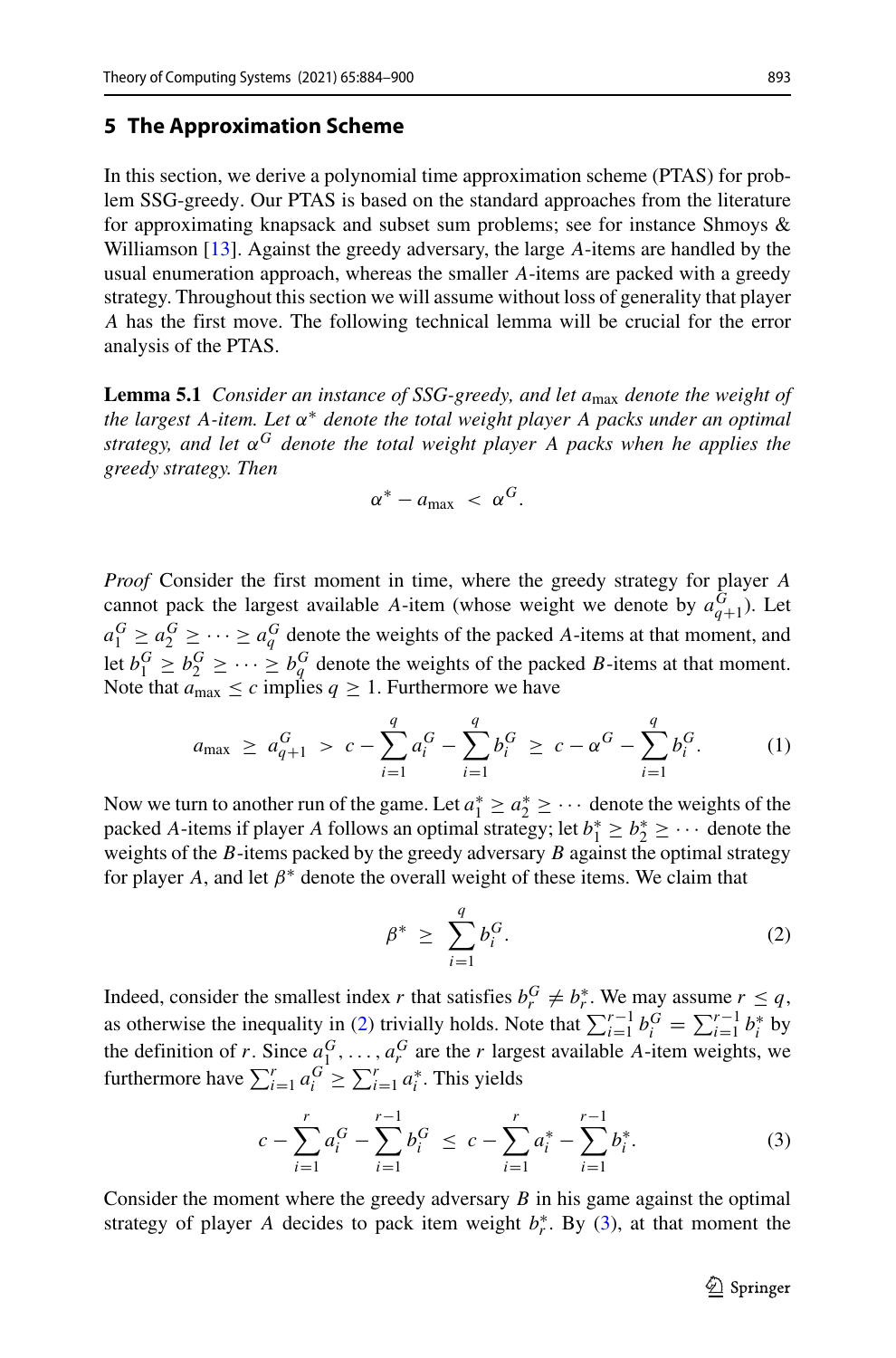remaining knapsack capacity is large enough to accommodate the *B*-item of weight  $b_r^G$ . As  $b_r^G \neq b_r^*$  this implies

$$
b_r^G < b_r^*.\tag{4}
$$

Next consider the moment where the greedy adversary *B* in his game against the greedy strategy of player *A* decides to pack the *B*-item of weight  $b_r^G$ . At that moment, the remaining knapsack capacity is too small to accommodate the also available but larger *B*-item of weight *b*∗ . Since this remaining knapsack capacity is at least  $\sum_{i=r}^{q} b_i^G$ , we conclude  $\sum_{i=r}^{q} b_i^G < b_r^*$ . From this we derive

$$
\beta^* \ge \sum_{i=1}^r b_i^* = \sum_{i=1}^{r-1} b_i^* + b_r^* = \sum_{i=1}^{r-1} b_i^G + b_r^* > \sum_{i=1}^{r-1} b_i^G + \sum_{i=r}^q b_i^G, \quad (5)
$$

which completes the proof of [\(2\)](#page-9-1). Finally, by combining  $\alpha^* + \beta^* \leq c$  with [\(1\)](#page-9-3) and [\(2\)](#page-9-1) we also complete the proof of the lemma.

We turn to the description of the PTAS. We assume that the *A*-items are ordered as  $a_1 \ge a_2 \ge \cdots \ge a_m$  and the *B*-items are ordered as  $b_1 \ge b_2 \ge \cdots \ge b_n$ . We will furthermore assume by Lemma 4.1 that both players pack their items in order of non-decreasing weight. Let  $\varepsilon$  with  $0 < \varepsilon < 1$  be a small positive real number; for the sake of simplicity we will assume that the reciprocal value  $1/\varepsilon$  is integer.

Let *S* be a subset of *A*-items with  $|S| \leq 1/\varepsilon$ , and let  $a_k$  denote the lowest weight *A*-item in *S* (that is, the item with largest index in *S*). We run the following two-phase procedure on *S* by simulating a game of player *A* against the greedy adversary.

- The first phase consists of the first |*S*| moves. Player *A* packs the items in *S* in non-increasing order of weight.
- The second phase consists of the remaining moves. Player *A* ignores all *A*-items with indices up to *k*, and plays greedily with the *A*-items with indices at least  $k + 1$ .

In case we cannot pack all the items of *S* in the first phase, we call set *S* infeasible and ignore it. Otherwise, set *S* is feasible and the procedure yields a certain total packed weight for player *A* that we denote  $\alpha(S)$ . The PTAS outputs the maximum value *α(S)* over all feasible sets *S*.

Now consider an optimal strategy for player *A* that packs a sequence of items with weights  $a_1^* \ge a_2^* \ge \cdots \ge a_t^*$ . If  $t \le 1/\varepsilon$ , then the items in the sequence form a feasible set  $S^*$ . In this case our PTAS analyzes  $S^*$  in the first phase, and eventually outputs the optimal objective value  $α^* = α(S^*)$ . If  $t > 1/\varepsilon$ , then define  $S^*$  as the set of the  $1/\varepsilon$  largest items in the sequence; note that  $S^*$  is a feasible set. What does our two-phase procedure do with *S*∗?

- The first phase simply follows the first  $1/\varepsilon$  moves of the optimal strategy: player *A* packs the first  $1/\varepsilon$  items from the optimal sequence, and the greedy adversary picks the largest *B*-items that fit. As player *A* altogether packs 1*/ε* items during the first phase, the smallest item weight in  $S^*$  is at most  $\varepsilon \alpha^*$ .
- The second phase is only played with the *A*-items that are smaller than the smallest item in  $S^*$ , and hence have weight at most  $\varepsilon \alpha^*$ . The knapsack capacity is the remaining capacity that has not been used in the first phase.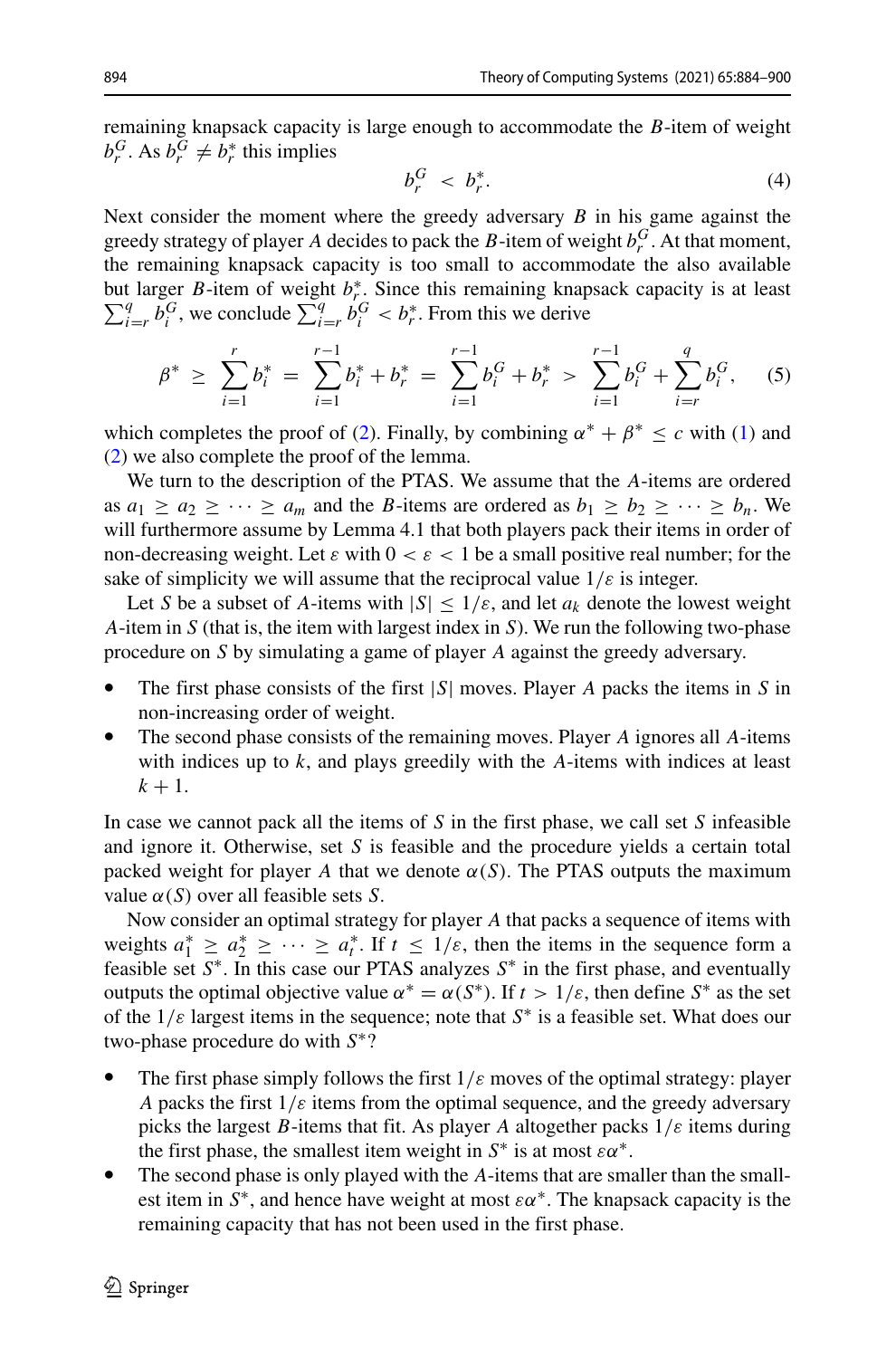Let  $\alpha_1^+$  denote the total *A*-weight packed during the first phase, and let  $\alpha_2^+$  denote the total *A*-weight packed during the second phase. Let  $\alpha_1^*$  denote the weight of the items in  $S^*$ , and let  $\alpha_2^* = \alpha^* - \alpha_1^*$  denote the weight of the remaining items in the optimal packing for *A*. Clearly  $\alpha_1^* = \alpha_1^+$ , and Lemma 5.1 yields that  $\alpha_2^* - \varepsilon \alpha^* \le \alpha_2^+$ . These two inequalities imply

$$
\alpha(S^*) = \alpha_1^+ + \alpha_2^+ \ge \alpha_1^* + (\alpha_2^* - \varepsilon \alpha^*) = (1 - \varepsilon) \alpha^*.
$$

As the PTAS yields a strategy with profit at least  $\alpha(S^*)$ , this yields the desired approximation guarantee. Up to polynomial factors, the time complexity of the PTAS is proportional to the number of analyzed sets *S*, which is bounded by  $m^{1/\varepsilon}$ . This completes our analysis and yields the following theorem.

**Theorem 5.2** *Problem SSG-greedy has a polynomial time approximation scheme.*

#### <span id="page-11-0"></span>**6 The PSPACE Completeness Result**

In this section we determine the computational complexity of the problem variants with a hostile or selfish adversary. Both problems are PSPACE-complete, and the proof is done by means of a polynomial time reduction from the following variant of the quantified satisfiability problem.

Problem: QUANTIFIED 1-IN-3-SAT

Instance: Two sets  $X = \{x_1, \ldots, x_s\}$  and  $Y = \{y_1, \ldots, y_s\}$  of Boolean variables. A Boolean formula  $\phi$  over  $X \cup Y$  in conjunctive normal form with clauses  $C_1, \ldots, C_t$ ; every (disjunctive) clause  $C_i$  consists of exactly three literals. Question: Assuming that a clause in  $\phi$  is satisfied if and only if it contains *exactly* one true literal, is  $\forall x_1 \exists y_1 \forall x_2 \exists y_2 \dots \forall x_s \exists y_s \phi$  true?

As usual, we interpret a quantified formula as a game between a universal player (controlling the universal quantifiers) and an existential player (controlling the existential quantifiers). The goal of the existential player is that in the end formula  $\phi$  evaluates to true, whereas the universal player wants to prevent this.

**Lemma 6.1** QUANTIFIED 1-IN-3-SAT *is PSPACE-complete.*

*Proof* The reduction is done from the classic QUANTIFIED 3-SATISFIABILITY problem, whose PSPACE-completeness was established by Schaefer [\[12\]](#page-16-13):

Problem: QUANTIFIED 3-SATISFIABILITY

Instance: Two sets  $X' = \{x'_1, \ldots, x'_r\}$  and  $Y' = \{y'_1, \ldots, y'_r\}$  of Boolean variables. A Boolean formula  $\phi'$  over  $X' \cup Y'$  in conjunctive normal form, where every (disjunctive) clause consists of exactly three literals.

Question: Assuming that a clause in  $\phi$  is satisfied if and only if it contains *at least* one true literal, is  $\forall x'_1 \exists y'_1 \forall x'_2 \exists y'_2 \dots \forall x'_r \exists y'_r \phi'$  true?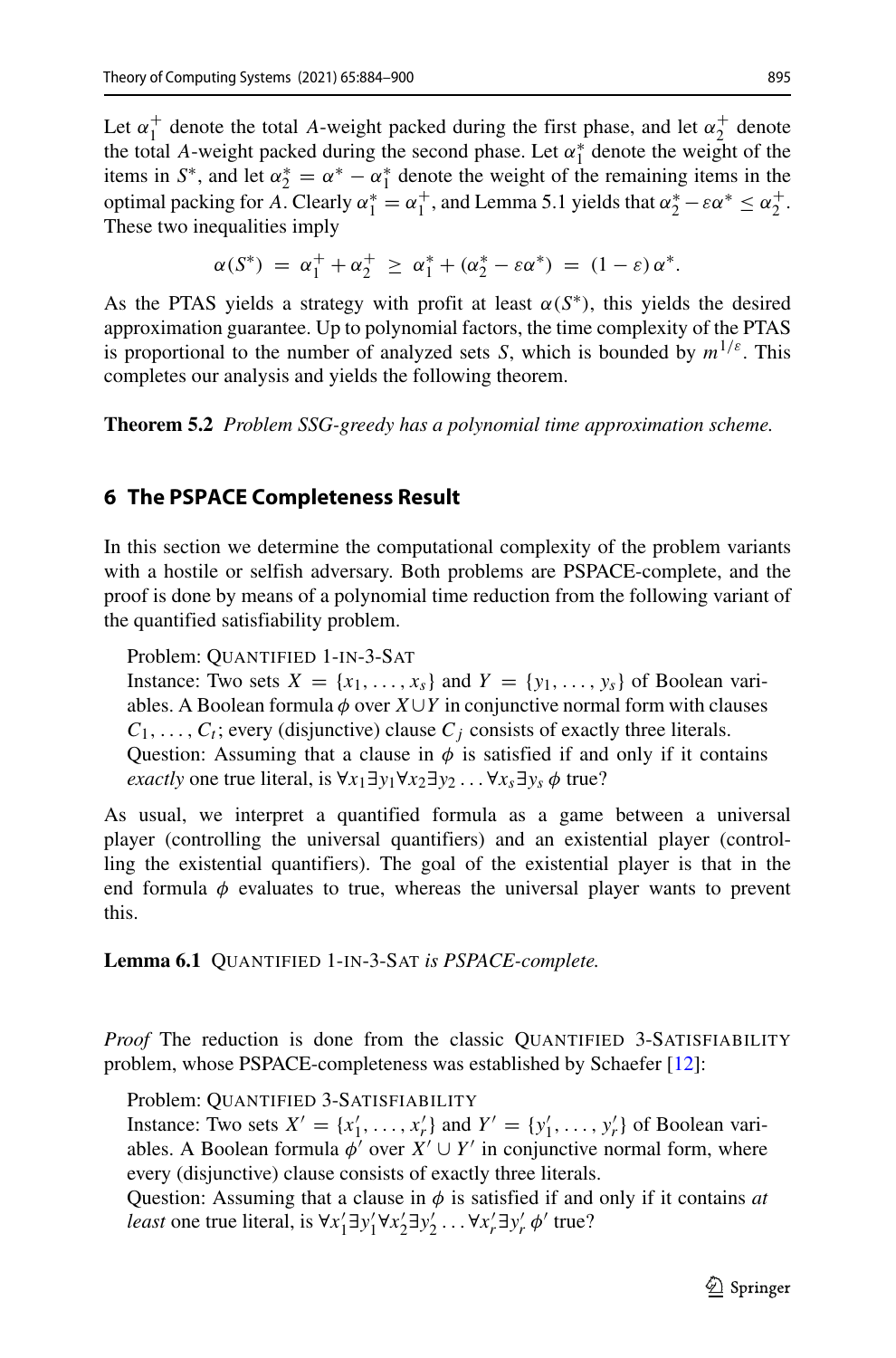We start from an arbitrary instance of QUANTIFIED 3-SATISFIABILITY, and translate it into an equivalent instance of QUANTIFIED 1-IN-3-SAT. The new instance contains all variables in *X'* and *Y'*. For every clause  $(x \lor y \lor z)$  in  $\phi'$ , we introduce twelve new variables  $a_1$ ,  $a_2$ ,  $a_3$ ,  $b_1$ ,  $b_2$ ,  $b_3$ , and  $d_1$ ,  $d_2$ ,  $d_3$ ,  $d_4$ ,  $d_5$ ,  $d_6$  together with the following four clauses:  $(\neg x \lor a_1 \lor b_1)$ ,  $(\neg y \lor a_2 \lor b_2)$ ,  $(\neg z \lor a_3 \lor b_3)$ ,  $(a_1 \lor a_2 \lor a_3)$ . Note that whenever at least one of *x*, *y*, *z* is true, there is a way of choosing  $a_1$ ,  $a_2$ ,  $a_3$ and  $b_1, b_2, b_3$ , so that each of the four clauses contains exactly one true literal; and vice versa, whenever each of the four clauses contains exactly one true literal, then at least one of *x, y,z* must be true. This is essentially the classic reduction for 1-IN-3- SAT of Schaefer; see Garey & Johnson  $[8]$ . Note furthermore that the  $d_i$  are dummy variables, that do not occur in any clause.

The string of quantifiers in the QUANTIFIED 1-IN-3-SAT instance starts with the string ∀*x*1∃*y*<sup>1</sup> *...* ∀*xs*∃*ys*, followed by an alternating string of universally quantified dummy variables  $d_i$  and existentially quantified variables  $a_i$  and  $b_i$ . The formula *φ* consists of all the four-tuples of clauses introduced above. It can be seen that the considered instance of QUANTIFIED 3-SATISFIABILITY has answer YES, if and only if the newly constructed instance of QUANTIFIED 1-IN-3-SAT has answer YES.  $\Box$ 

Now we turn to the PSPACE-hardness proofs for SSG-hostile and SSG-selfish. We present a single reduction that simultaneously settles both cases. We start from an arbitrary instance of QUANTIFIED 1-IN-3-SAT with 2*s* variables  $x_1, \ldots, x_s$  and *y*1*,...,ys* and with *t* clauses, and we construct the following subset sum game from it.

All item weights will be specified in decimal representation, and will all have at most  $2s + t + 3$  digits. The first  $2s$  digits (in the high positions) form the so-called *variable piece*; the  $(2i - 1)$ th such digit from the left corresponds to the Boolean variable  $x_i$ , and the  $(2i)$ th digit from the left corresponds to the Boolean variable  $y_i$ . The three digits after the variable piece form the so-called *middle piece*. The last *t* digits (in the low positions) form the so-called *clause piece*; the *j* th such digit from the left in the clause piece corresponds to clause  $C_j$ . The item weights are defined as follows.

- For every literal  $\ell \in \{x_i, \overline{x_i}\}$  with  $1 \leq i \leq s$  there is a corresponding item  $B(\ell)$ . The decimal representation of its weight has a 1-digit in the position corresponding to  $x_i$  in the variable piece. The middle piece digits and all other digits in the variable piece are 0. Furthermore, the clause piece has a digit 1 in the position corresponding to clause  $C_i$  if  $\ell$  occurs in  $C_i$ ; otherwise, the digit is 0.
- Symmetrically, for every literal  $\ell \in \{y_i, \overline{y_i}\}\$  with  $1 \leq i \leq s$  there is a corresponding item  $A(\ell)$ . The decimal representation of its weight has a 1-digit in the position corresponding to  $y_i$  in the variable piece. The middle piece digits and all other digits in the variable piece are 0. Furthermore, the clause piece has a digit 1 in the position corresponding to clause  $C_i$  if  $\ell$  occurs in  $C_i$ ; otherwise, the digit is 0.
- For every variable  $x_i$  and every variable  $y_i$ , there is a corresponding threat item  $T(x_i)$  respectively  $T(y_i)$ . The decimal representation of the weight has a 1-digit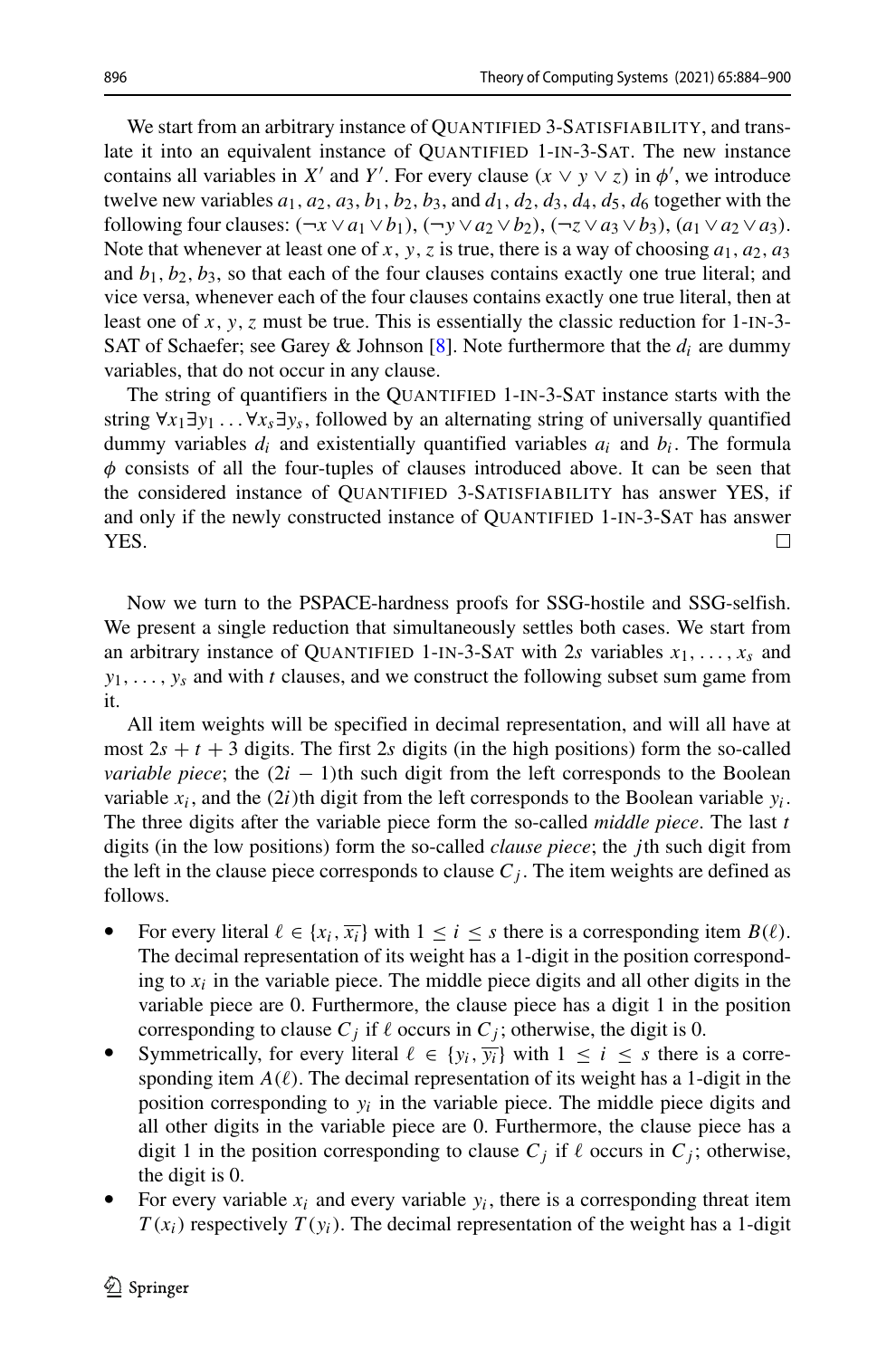in the position corresponding to that variable in the variable piece. All other digits are 0.

• Furthermore, there are four verification items  $V_1$ ,  $V_2$ ,  $V_3$ ,  $U$  with weights  $w(V_1)$ ,  $w(V_2)$ ,  $w(V_3)$ ,  $w(U)$ . All digits in the variable pieces of these item weights are 0. The middle pieces of  $w(V_1)$ ,  $w(V_2)$ ,  $w(V_3)$ ,  $w(U)$  respectively are 111, 100, 010, 011. All other digits in the four decimal representations are 0, with the sole exception of the lowest digit in the weight of *V*1, which is set to 1.

We stress the following property of our construction: if we add up the weights of any subset of items in decimal, then there will be no carry overs from one position to the next one. The knapsack capacity *c* has digits 1 in all  $2s + t + 3$  positions. The goal weight *α* of player *A* is defined as follows: The decimal representation of *α* has a digit 1 in the even positions in the variable piece (that is, in the positions corresponding to variables  $y_i$ ), a middle piece 011, and digits 0 in the remaining positions. Finally, we define an auxiliary number *β* (with digits 1 in middle piece and clause piece, and 0s in the variable piece). The decimal representations of all the introduced numbers are summarized in Figure [2.](#page-13-0)

All items  $A(y_i)$  and  $A(\overline{y_i})$ , all threat items  $T(x_i)$ , and the verification item U belong to player A. All items  $B(x_i)$  and  $B(\overline{x_i})$ , all threat items  $T(y_i)$ , and the verification items  $V_1$ ,  $V_2$ ,  $V_3$  belong to player *B*. Player *B* has the first move. The question is to decide whether player *A* can pack a total weight of at least  $\alpha$  (in which case we say that player *A* wins the game).

<span id="page-13-0"></span>

|                     | Owner            | Variable piece<br>$x_1 y_1 \ldots x_i y_i \ldots x_s y_s$ | Middle<br>piece | Clause piece<br>$C_1 \ldots C_i \ldots C_t$ |
|---------------------|------------------|-----------------------------------------------------------|-----------------|---------------------------------------------|
| $B(x_i)$            | B                | 001000                                                    | 000             | 001000                                      |
| $B(\overline{x_i})$ | В                | 001000                                                    | 000             | 001000                                      |
| $A(y_i)$            | $\overline{A}$   | 0.00.10.0                                                 | 000             | 001000                                      |
| $A(\overline{y_i})$ | $\overline{A}$   | 000100                                                    | 000             | 001000                                      |
| $T(x_i)$            | $\boldsymbol{A}$ | 001000                                                    | 000             | 000000                                      |
| $T(y_i)$            | В                | 000100                                                    | 000             | 000000                                      |
| $V_1$               | B                | 0.00.00.0                                                 | 111             | 000001                                      |
| $V_2$               | B                | 000000                                                    | 100             | 000000                                      |
| $V_3$               | B                | 000000                                                    | 010             | 000000                                      |
| U                   | А                | 000000                                                    | 011             | $0 \dots 000 \dots 00$                      |
| $\overline{c}$      |                  | 111111                                                    | 111             | 111111                                      |
| $\alpha$            |                  | 01010101                                                  | 011             | 000000                                      |
| β                   |                  | 000000                                                    | 111             | $1 \ldots 111 \ldots 11$                    |

**Lemma 6.2** *Assume that player A and the (hostile or selfish) adversary B both apply optimal strategies. Then in round*  $2i - 1$  *(with*  $1 \leq i \leq s$ *), the adversary B either* 

**Fig. 2** Summary of the decimal representation of the item weights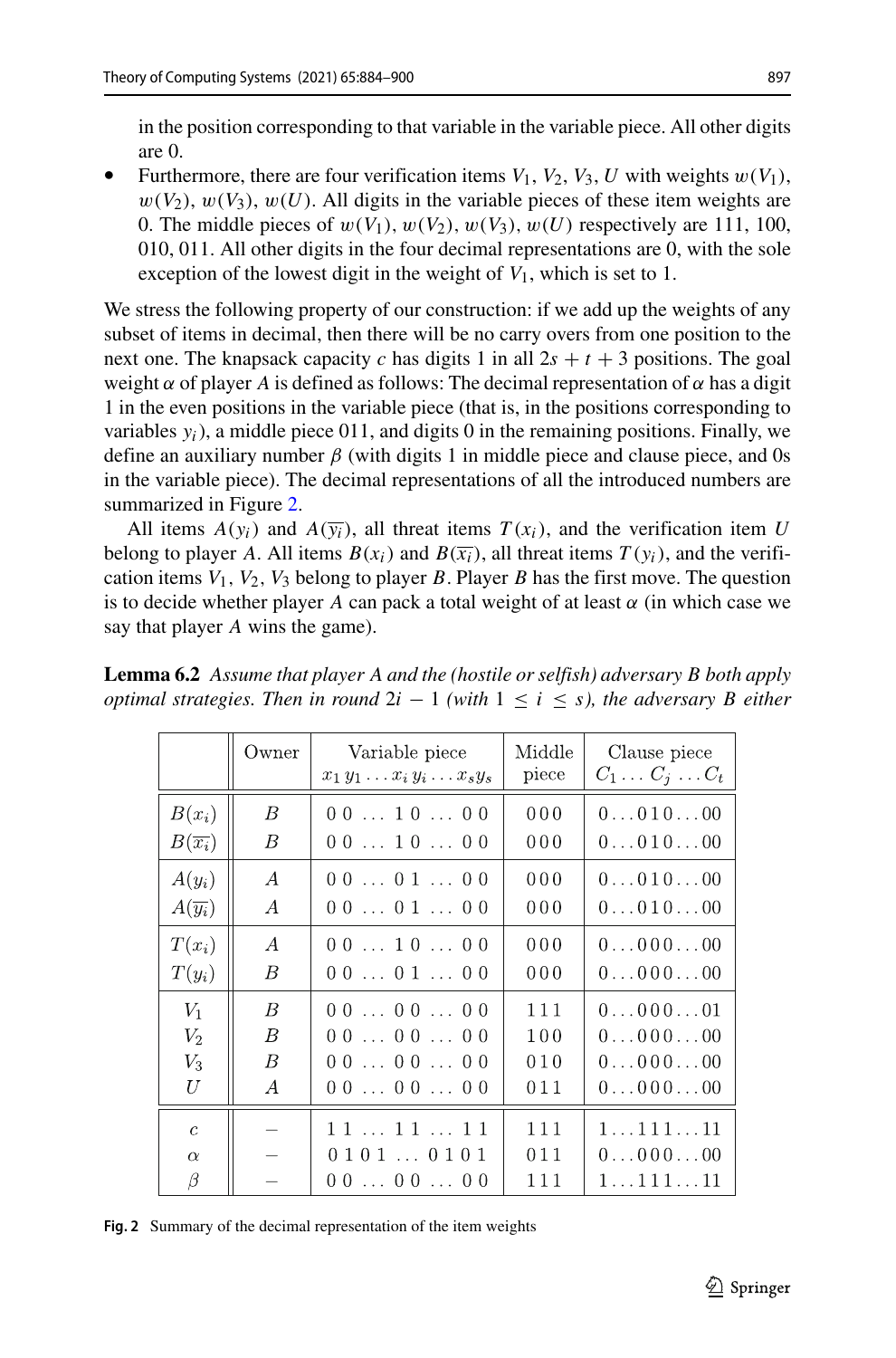*packs item*  $B(x_i)$  *or item*  $B(\overline{x_i})$ *. In round* 2*i* (with  $1 \leq i \leq s$ ), player A either packs *item*  $A(y_i)$  *or item*  $A(\overline{y_i})$ *.* 

*Proof* We assume inductively that up to round 2*k* (with  $0 \le k \le s - 1$ ), the statement holds and both players have followed the described moves. Let *d* denote the current contents of the knapsack at th beginning of round 2*k*. Then the decimal representation of *d* has digits 1 in the first 2*k* positions of the variable piece. This implies that none of the remaining items  $A(y_i)$ ,  $A(\overline{y_i})$ ,  $T(y_i)$ ,  $B(x_i)$ ,  $B(\overline{x_i})$ ,  $T(x_i)$  with  $1 \le i \le k$  can be picked anymore: their weight is so large that they do not fit into the remaining empty part of the knapsack. All other items (the four verification items and the items corresponding to variables  $x_i$  or  $y_i$  with  $i \geq k + 1$ ) are small enough to fit.

First we consider a hostile adversary *B*. If *B* neither packs item  $B(x_k)$  nor  $B(\overline{x_k})$ in round  $2k + 1$ , then player *A* can react in the next round by packing the threat item  $T(x_k)$ . This immediately brings *A*'s weight above the threshold  $\alpha$ , so that *A* wins the game. Hence the hostile *B* must pack  $B(x_k)$  or  $B(\overline{x_k})$  in round  $2k + 1$ . If *A* then does neither pack  $A(y_1)$  nor  $A(\overline{y_1})$  in round  $2k + 2$ , the adversary will pack the threat item  $T(y_k)$  in his next move. In this case *A* will never be able to pack  $A(y_k)$  or  $A(\overline{y_k})$  or *T (xk)* in the future, and his weight will permanently stay below *α*. Hence the claimed statement also holds up to round  $2k + 2$ .

Next we consider a selfish adversary *B*. If *B* neither packs item  $B(x_k)$  nor  $B(\overline{x_k})$ in round  $2k + 1$ , then player *A* can react in the next round by packing the threat item  $T(x_k)$ . Exactly as in the hostile case, the weight of player *A* then exceeds the threshold  $\alpha$ , and  $A$  wins the game. On the other hand, the selfish player  $B$  will never be able to compensate for the loss of  $B(x_k)$  and  $B(\overline{x_k})$ . All in all, this means that the selfish *B* must pack item  $B(x_k)$  or  $B(\overline{x_k})$  in round  $2k + 1$ . Finally, we may argue exactly as in the hostile case that player *A* then must pack item  $A(y_1)$  or  $A(\overline{y_1})$  in round  $2k + 2$ , Hence, also in the selfish case the claimed statement holds up to round  $2k + 2$ .  $2k + 2$ .

**Lemma 6.3** *Let c denote the remaining knapsack capacity at the end of round* 2*s. Let w(A) and w(B) denote the weight packed by player A and the (hostile or selfish) adversary B in rounds*  $2s + 1$ ,  $2s + 2$ ,  $2s + 3$ .

*(S1) If*  $c' \geq w(V_1)$  *then*  $w(A) = 0$  *and*  $w(B) = w(V_1)$ *.* 

(S2) If 
$$
c' = w(V_1) - 1
$$
 then  $w(A) = w(U)$  and  $w(B) = w(V_2)$  or  $w(B) = w(V_3)$ .

(S3) If 
$$
c' \le w(V_1) - 2
$$
 then  $w(A) = 0$  and  $w(B) = w(V_2) + w(V_3)$ .

*Proof* By the preceding lemma, after the first 2*s* rounds the knapsack will contain exactly one of the items  $B(x_i)$  and  $B(\overline{x_i})$  and exactly one of the items  $A(y_i)$  and *A*( $\overline{y_i}$ ) for  $1 \le i \le s$ . This implies  $c' \le \beta$ . Note that player *B* is to move in round 2*s* + 1. Note furthermore that  $w(B) \leq w(V_1)$ .

Now if  $c' \geq w(V_1)$ , then the (hostile or selfish) adversary *B* will pack verification item  $V_1$  in round  $2s+1$ . Thereby the selfish adversary *B* reaches his maximal possible profit, and the hostile adversary *B* prevents player *A* from packing further items.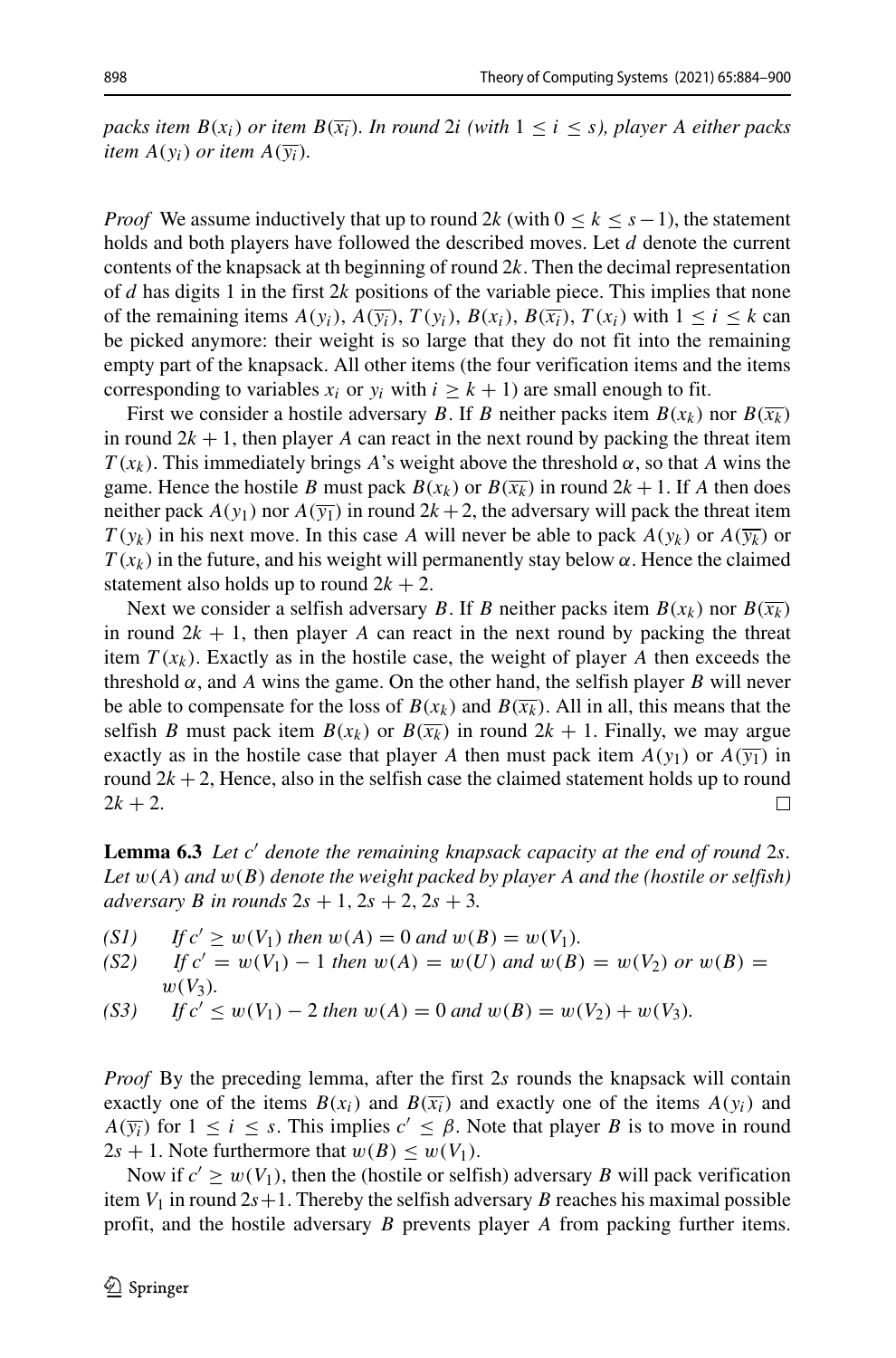Once  $B$  has packed item  $V_1$ , the game is over as no further items fit into the knapsack. This establishes (S1). Next, if  $c' = w(V_1) - 1$  then item  $V_1$  does not fit anymore into the knapsack. Player *B* packs item  $V_2$  (or as hostile adversary, *B* perhaps packs item *V*3). Player *A* reacts by packing *U*. The rest capacity of the knapsack is now smaller than any remaining item, and the game is over. This shows (S2). Finally, if  $c' \leq w(V_1) - 2$  then the (hostile or selfish) adversary *B* will pack item  $V_2$  in round  $2s + 1$ . This brings the remaining knapsack capacity below  $w(U)$ , so that player A must pass in round  $2s + 2$ . Then player *B* packs item  $V_3$  in round  $2s + 3$ , and the game is over. This establishes (S3). game is over. This establishes (S3).

By Lemmas 6.2 and 6.3, player *A* will win the game if configuration (S2) occurs after round 2*s*, and he will lose the game under configurations (S1) and (S3). If player *B* is hostile, then his goal will be to avoid configuration (S2). If player *B* is selfish, then he will also avoid configuration (S2), as both (S1) and (S3) yield a better profit for him. Hence in either case, the objective of player *A* is to reach configuration (S2) and the objective of the adversary is exactly to avoid this configuration (S2).

Now let us finally connect our analysis to the considered instance of QUANTIFIED 1-IN-3-SAT. By Lemma 6.2, after the first 2*s* rounds the knapsack contains exactly one of items  $B(x_i)$  and  $B(\overline{x_i})$  and exactly one of items  $A(y_i)$  and  $A(\overline{y_i})$  for  $1 \leq$  $i \leq s$ . We construct the following truth setting  $T^*$  from this packing: If the knapsack contains  $B(x_i)$  (respectively  $B(\overline{x_i})$ ) then variable  $x_i$  is set to true (respectively false), and if the knapsack contains  $A(y_i)$  (respectively  $A(\overline{y_i})$ ) then variable  $y_i$  is set to true (respectively false). The remaining knapsack capacity  $c'$  at the end of round 2*s* equals  $w(V_1) - 1$ , if and only if under truth setting  $T^*$  every clause in formula  $\phi$  contains exactly one true literal. In other words, for player *A* reaching configuration (S2) in the subset sum game is equivalent to reaching a satisfying truth setting  $T^*$  for the QUANTIFIED 1-IN-3-SAT instance.

This yields a natural bijection between the moves of the players in the QUANTI-FIED 1-IN-3-SAT instance and the moves of the players in the constructed instance of SSG-hostile and SSG-selfish. This implies PSPACE-hardness of these games. Furthermore, these games can be fully analyzed with polynomial space by a depthfirst-search traversal of the underlying game tree; this yields containment in PSPACE. We summarize our findings in the following theorem.

**Theorem 6.4** *The games SSG-hostile and SSG-selfish both are PSPACE-complete.*

#### **7 Final Remarks**

We have analyzed the three variants SSG-hostile, SSG-selfish, and SSG-greedy of the subset sum game. Our analysis fully describes the complexity and the approximability landscape of these three games.

The two games SSG-hostile and SSG-selfish look and behave very similarly. In fact, a single proof (for Theorem 6.4) suffices to settle the complexity status of both problems, and a single proof (for Theorem 3.3) settles their approximability status. We do not have a good understanding of the actual differences between these